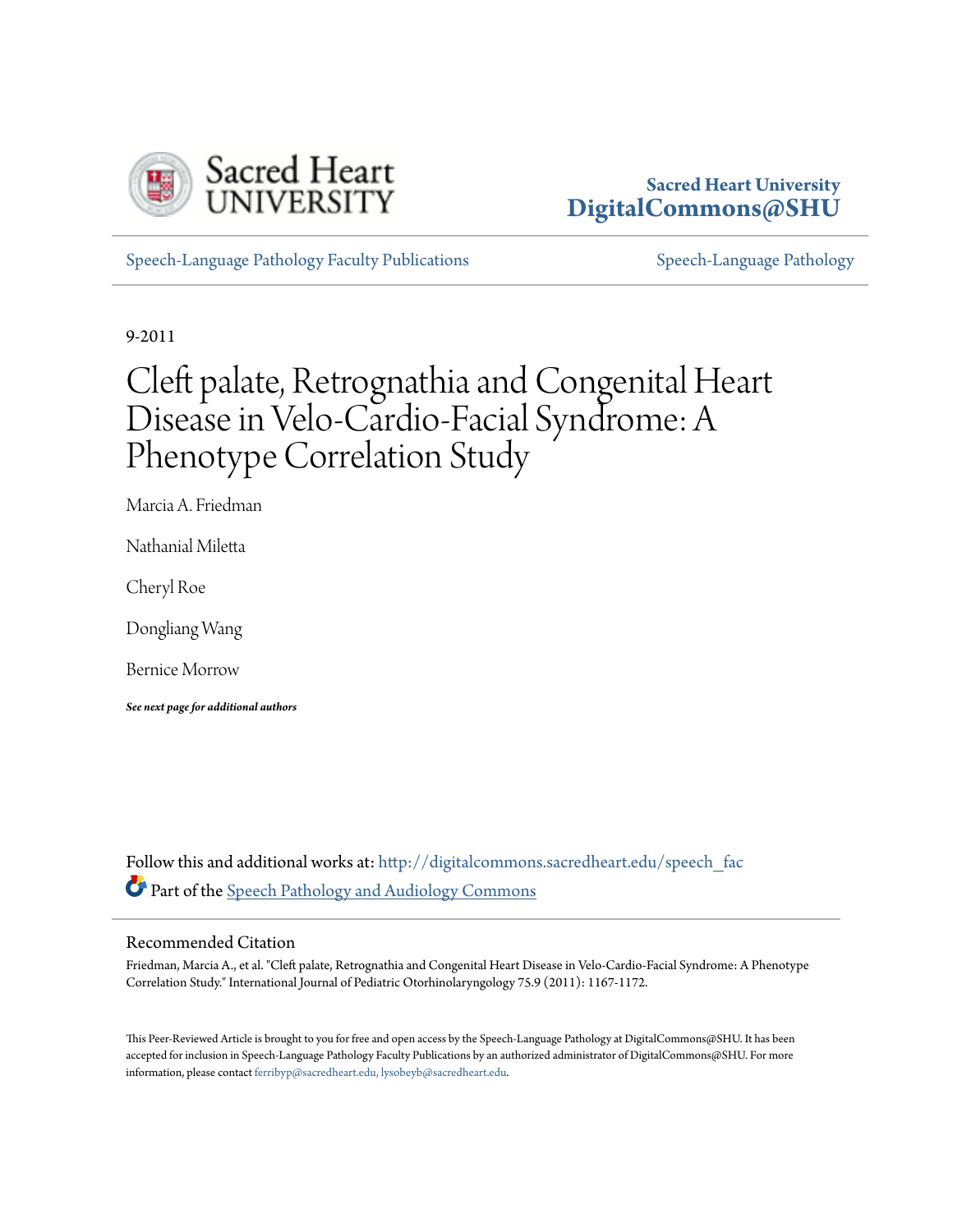## **Authors**

Marcia A. Friedman, Nathanial Miletta, Cheryl Roe, Dongliang Wang, Bernice Morrow, Wendy R. Kates, Anne Marie Higgins, and Robert J. Shprintzen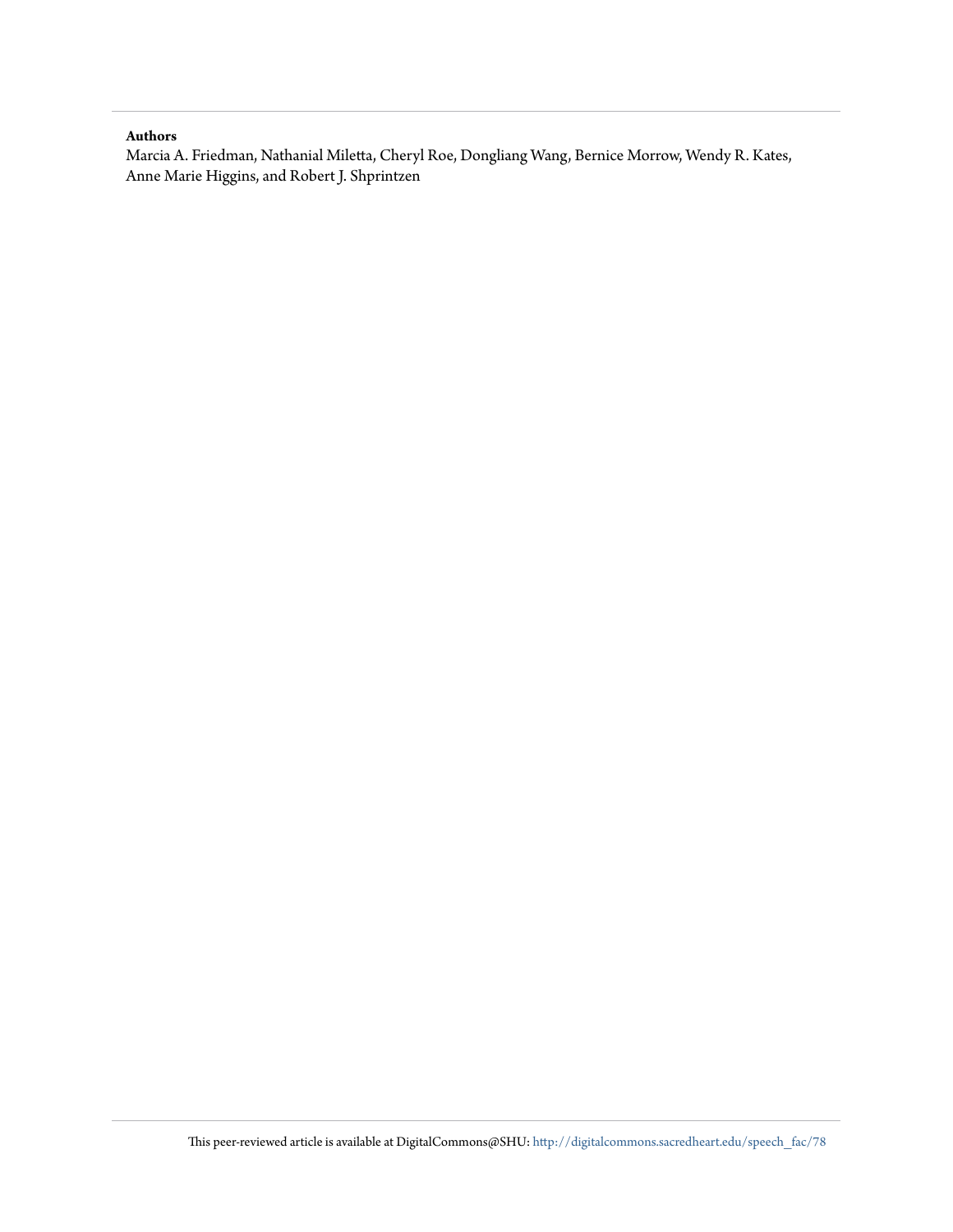

# NIH Public Access

**Author Manuscript**

*Int J Pediatr Otorhinolaryngol*. Author manuscript; available in PMC 2011 September 1.

## Published in final edited form as:

Int J Pediatr Otorhinolaryngol. 2011 September ; 75(9): 1167–1172. doi:10.1016/j.ijporl.2011.06.013.

## **Cleft Palate, Retrognathia and Congenital Heart Disease in Velo-Cardio-Facial Syndrome: A Phenotype Correlation Study**

## **Marcia A. Friedman, MSIII**,

Velo-Cardio-Facial Syndrome International Center, Department of Otolaryngology and Communication Sciences, SUNY Upstate Medical University, 725 Irving Ave., Suite 406, Syracuse, NY 13210

## **Nathanial Miletta, MSIV**,

Velo-Cardio-Facial Syndrome International Center, Department of Otolaryngology and Communication Sciences, SUNY Upstate Medical University, 725 Irving Ave., Suite 406, Syracuse, NY 13210

## **Cheryl Roe, M.S.**,

Velo-Cardio-Facial Syndrome International Center, Center for Research and Evaluation, SUNY Upstate Medical University, 750 East Adams Street, Syracuse, NY 13210, (315) 464-1534

## **Dongliang Wang, PhD**,

Velo-Cardio-Facial Syndrome International Center, Public Health and Preventive Medicine, SUNY Upstate Medical University, 750 East Adams Street, Syracuse, NY 13210, (315) 464-5540

## **Bernice E. Morrow, PhD**,

Departments of Genetics, Pediatrics and Ob/Gyn, Albert Einstein College of Medicine of Yeshiva University, 1301 Morris Park Avenue, Bronx, New York 10461, (718) 678-1121

## **Wendy R. Kates, Ph.D.**,

Department of Psychiatry and Behavioral Science, SUNY Upstate Medical University, 750 East Adams Street, Syracuse, NY, 13210

## **Anne Marie Higgins, R.N., F.N.P., M.A.**, and

Velo-Cardio-Facial Syndrome International Center, Department of Otolaryngology and Communcation Sciences, SUNY Upstate Medical University, 725 Irving Ave., Suite 406, Syracuse, NY, 13210

## **Robert J. Shprintzen, Ph.D.**

Velo-Cardio-Facial Syndrome International Center, Department of Otolaryngology and Communication Sciences, SUNY Upstate Medical University, 725 Irving Ave., Suite 406, Syracuse, NY 13210

## **Abstract**

**Objective—**Velo-cardio-facial syndrome (VCFS) is caused by a microdeletion of approximately 40 genes from one copy of chromosome 22. Expression of the syndrome is a variable combination of over 190 phenotypic characteristics. As of yet, little is known about how these phenotypes correlate with one another or whether there are predictable patterns of expression. Two of the most common phenotypic categories, congenital heart disease and cleft palate, have been proposed to have a common genetic relationship to the deleted T-box 1 gene (*TBX1*). The purpose of this study

Corresponding Author Information: Robert J. Shprintzen, PhD, Velo-Cardio-Facial Syndrome International Center, Department of Otolaryngology and Communication Sciences, SUNY Upstate Medical University, 725 Irving Ave., Suite 406, Syracuse, NY 13210, Telephone: 315-464-6590, Fax: 315-464-6598, shprintr@upstate.edu.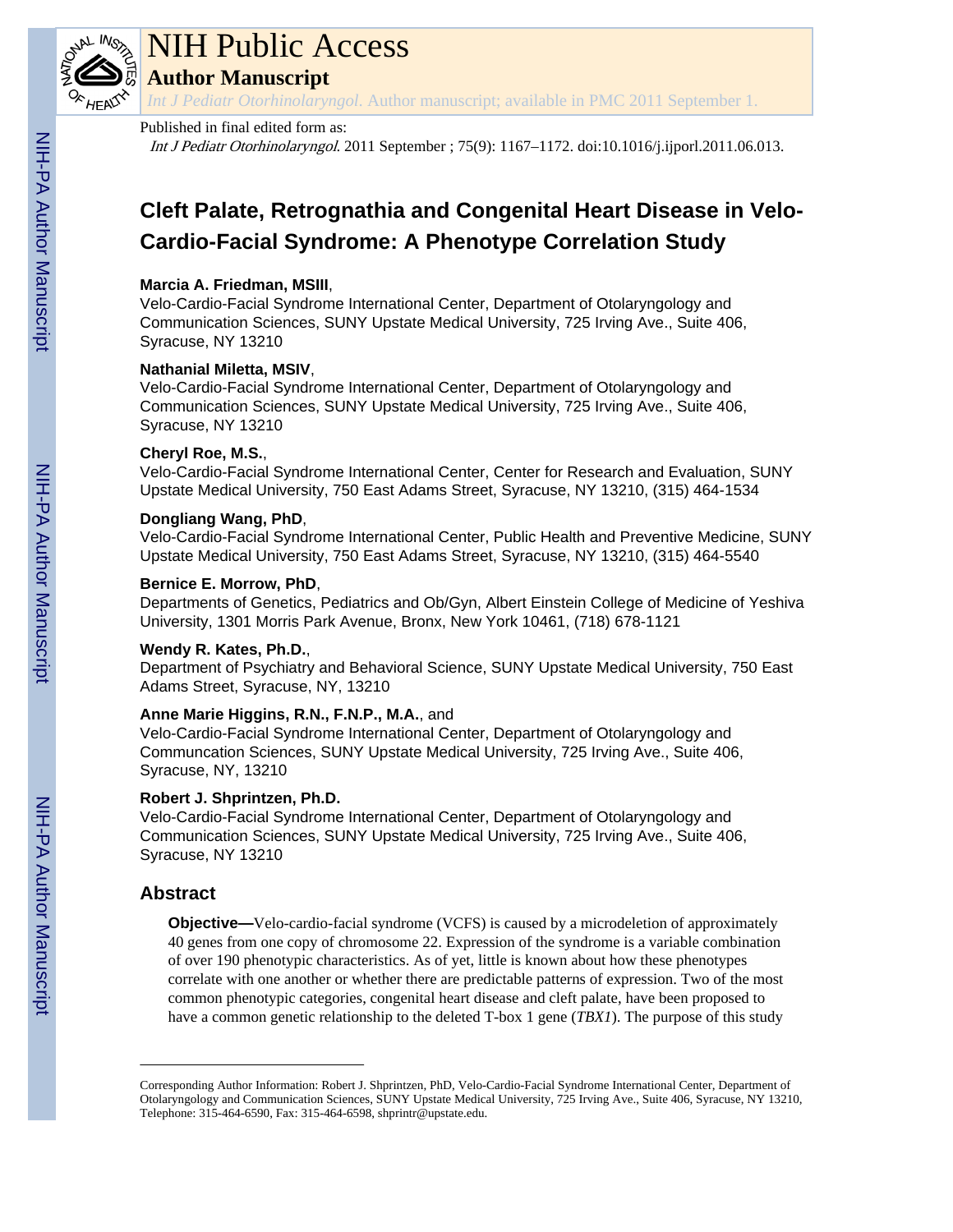is to determine if congenital heart disease and cleft palate are correlated in a large cohort of human subjects with VCFS.

**Methods—**This study is a retrospective chart review including 316 Caucasian non-Hispanic subjects with FISH or CGH microarray confirmed chromosome 22q11.2 deletions. All subjects were evaluated by the interdisciplinary team at the Velo-Cardio-Facial Syndrome International Center at Upstate Medical University, Syracuse, NY. Each combination of congenital heart disease, cleft palates, and retrognathia was analyzed by chi square or Fisher exact test.

**Results—**For all categories of congenital heart disease and cleft palate or retrognathia no significant associations were found, with the exception of submucous cleft palate and retrognathia (nominal p=0.0325) and occult submucous cleft palate and retrognathia (nominal p=0.000013).

**Conclusions—**Congenital heart disease and cleft palate do not appear to be correlated in human subjects with VCFS despite earlier suggestions from animal models. Possible explanations include modification of the effect of *TBX1* by genes outside of the 22q11.2 region that may further influence the formation of the palate or heart, or the presence of epigenetic factors that may effect genes within the deleted region, modifying genes elsewhere, or polymorphisms on the normal copy of chromosome 22. Lastly, it is possible that *TBX1* plays a role in palate formation in some species, but not in humans. In VCFS, retrognathia is caused by an obtuse angulation of the skull base. It is unknown if the correlation between retrognathia and cleft palate in VCFS indicates a developmental sequence related to skull morphology, or direct gene effects of both anomalies. Much work remains to be done to fully understand the complex relationships between phenotypic characteristics in VCFS.

### **Keywords**

Velo-cardio-facial syndrome; 22q11 deletion; VCFS; cleft palate; submucous cleft palate; occult submucous cleft palate; retrognathia; TBX1; conotruncal heart anomalies; tetralogy of Fallot; aortic arch anomalies

## **Introduction**

Velo-cardio-facial syndrome (VCFS; MIM #192430; [1]) is the most common microdeletion syndrome in humans with a reported population prevalence of approximately 1:2,000 [2,3]. VCFS is caused by a deletion from one copy of the q11.2 band of chromosome 22 [4,5], usually about 3 million base pairs containing approximately 40 genes. The deletion results from meiotic non-allelic homologous recombination events between flanking segmental duplications also known as low copy repeats [6–8]. VCFS is also known to be the most frequent syndrome associated with conotruncal heart anomalies and is the most common multiple anomaly syndrome associated with cleft palate [2,9]. There is a characteristic facial appearance that can include retrognathia, vertical maxillary excess, vertically long nose with a bulbous tip, suborbital congestion, hooded upper eyelids, overfolding of the helices and absent lobules, and occasionally mild hypertelorism. None of these findings occur in all cases [10]. Previous research using mouse models has suggested that craniofacial and cardiovascular anomalies may be related to haploinsufficiency of *TBX1*, a gene mapping to the deleted 22q11.2 region that encodes a member of the T-box family of transcription factors [11] and is known to influence the formation of structures associated with the neural crest [12–14].

To date, research has focused on looking for phenotype to genotype correlations in order to understand the mechanism for these variably expressed anomalies. One important question is whether there are genetic modifiers to explain the basis of altered expressivity in affected individuals. Such genes might be in the same genetic pathway as *TBX1* or independent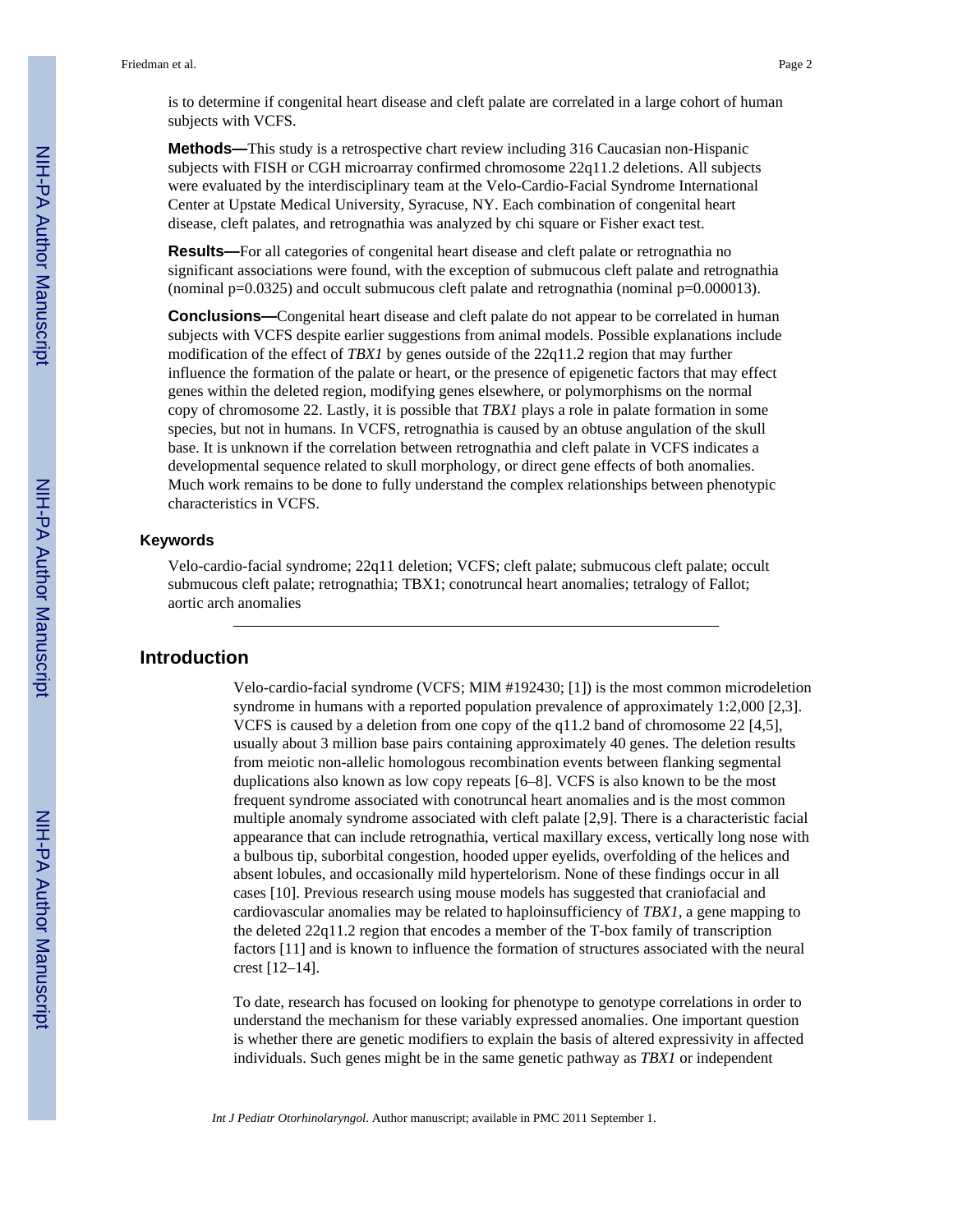pathways. It has been shown for example, that modulating genes such as vascular endothelial growth factor (*VEGF)* and fibroblast growth factor (*FGF8*) can act on the same pathway as genes from the commonly deleted region at 22q11.2, thereby influencing the expression of primarily deleted genes such as *TBX1* [15,16]. The identification of genetic modifiers can be guided by the observed correlations between phenotypic expressions. The question could more specifically ask whether the same modifiers are responsible for varying phenotypes in different tissues, such as craniofacial and cardiovascular anomalies.

Because many of the anomalous structures in VCFS are derived from the pharyngeal apparatus, a temporary embryological structure that forms gills in fish, it may be that much of the VCFS phenotype represents a series of structures of similar developmental origin, or "field defects." It is not clear, however, that this common embryological structure is sufficient to explain malformations of its derivative structures; field defects can be the result of any number of factors influencing development of more than one structure. Histological factors or dysplasias, vascular perfusion, and the effects of gene function at the end stages of development rather than the primordium all may play an important role in the final phenotypic presentation. Mechanical and developmental influences instigated by a single structural anomaly present during development, known as a sequence, can be another important factor influencing phenotypic expression [17]. For example, VCFS has been reported to be the second most common genetic cause of Robin sequence [18], a well known developmental sequence involving micrognathia or retrognathia, cleft palate, and upper airway obstruction. It has been reported that approximately 11% of Robin sequence cases are secondary to VCFS [18]. Both Potter sequence and holoprosencephaly sequence have also been reported in individuals with VCFS [19,20]. Therefore, it is already known that developmental sequences can be triggered by structural anomalies common to VCFS. However, a broader analysis of large populations of individuals with VCFS has not assessed relationships between phenotypes in a systematic manner.

VCFS occurs with considerable variability of expression for nearly all of its clinical features. This variability may be related to a combination of stochastic, environmental and genetic influences. It is possible that examining the distribution of phenotypes in VCFS may reveal patterns of co-occurring malformations that would suggest "field defects." Such patterns might help to guide the sorting of genome wide single nucleotide or copy number polymorphisms in relation to phenotypes. Cardiovascular and craniofacial anomalies are among the most common anomalies in humans and their association is seen in many multiple anomaly syndromes. It has been hypothesized that both may be causally related to hemizygosity of *TBX1*. The purpose of this paper is to determine if there are identifiable relationships between craniofacial and cardiovascular malformations in VCFS. We report on a retrospective chart review and statistical analysis of more than 300 subjects with VCFS who have had careful phenotypic analysis to determine the associations between congenital heart disease, palatal anomalies, and mandibular position.

## **Methods**

### **Subjects**

This retrospective chart review was reviewed and approved by the Institutional Review Board (IRB #3669) at Upstate Medical University. The study sample included 316 Caucasian non-Hispanic subjects with VCFS ascertained from a larger racially mixed sample. Only Caucasian non-Hispanic subjects were analyzed in this investigation to avoid potential variability in facial phenotypes that might be related to racial variability. All cases had deletions from 22q11.2 confirmed by fluorescence in situ hybridization or array comparative genome hybridization analysis. Subjects were first entered into the study with an age range of birth to sixty-five years. Nearly all subjects were seen at least three times by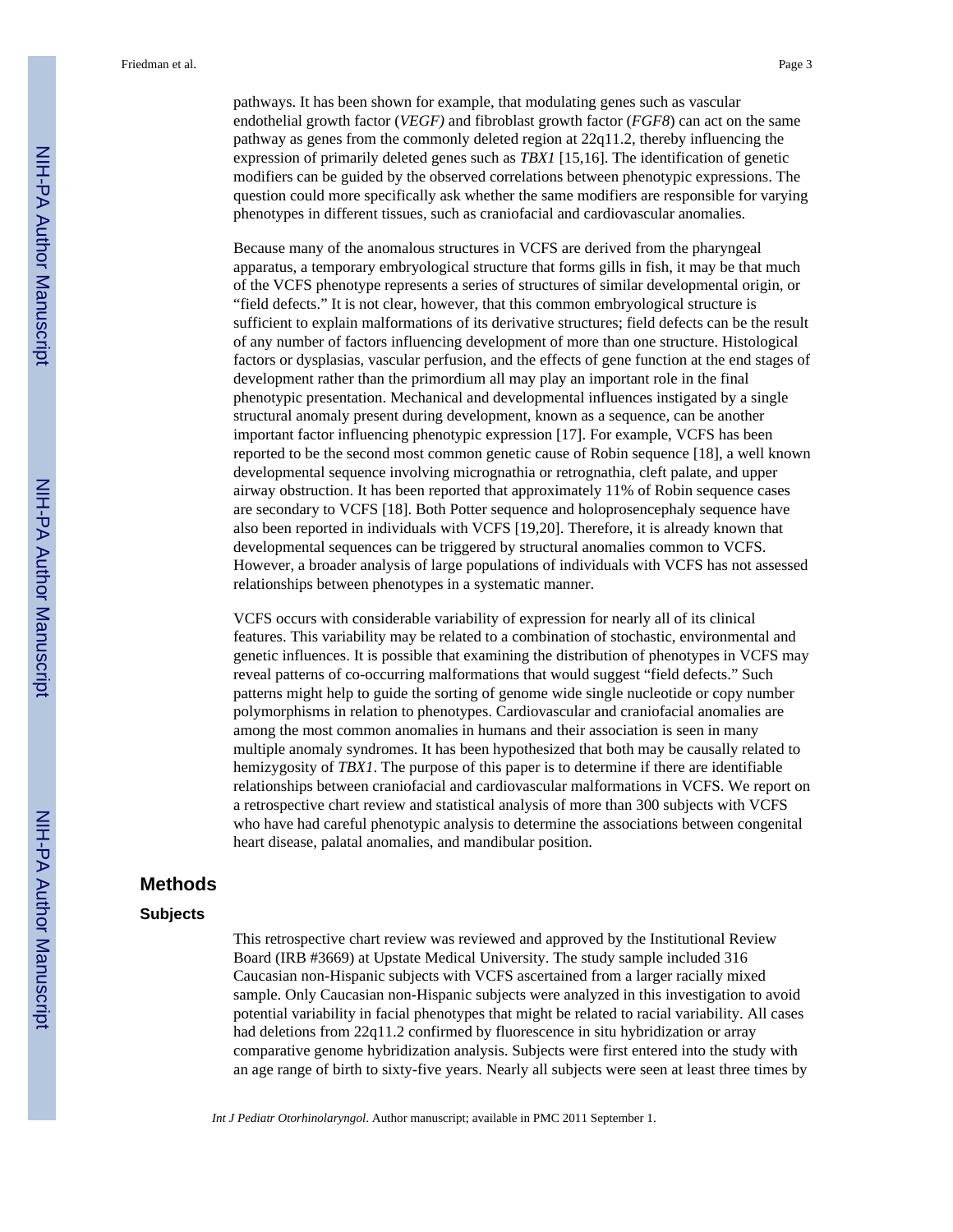the examiners typically over a period of several years, and sometimes for a period of more than thirty years. Clinical data were updated at the time of each examination. Data were entered into a database that categorized all known phenotypes associated with the syndrome.

#### **Evaluation**

All subjects were evaluated by the interdisciplinary team at the Velo-Cardio-Facial Syndrome International Center at Upstate Medical University in Syracuse, New York. Data obtained from the charts included direct physical examination, pediatric cardiology assessment, heart ultrasound studies, endoscopic and fluoroscopic studies of the palate and pharynx, laboratory results and radiographic imaging studies. Heart disease was classified according to type based on echocardiograms or angiograms. Structure of the soft palate was assessed by direct oral examination plus nasopharyngoscopy in all cases. Palatal anomalies were labeled as either normal, overt cleft palate, submucous cleft palate, or occult submucous cleft palate and asymmetry was also noted as previously described [9,21,22]. The category of submucous cleft palate was dependent on the presence of a bifid uvula in association with muscle separation on the nasal surface of the palate as seen endoscopically [9]. Occult submucous cleft palate was based on the presence of an intact uvula but muscle separation on the nasal surface of the soft palate or absence of the musculus uvulae as seen endoscopically [21]. Retrognathia was assessed by orthodontic evaluation based on cephalometric and clinical exam that indicated a morphologically normal mandible by measurement and comparison to age appropriate cephalometric norms with class II skeletal malocclusion based on consensus agreement between the examining dentist and the last author.

#### **Data analysis**

While each phenotypic feature was examined independently as a single category, some cardiac and craniofacial anomalies were additionally analyzed as grouped variables. All intra-cardiac and aortic arch defects were analyzed together. Intra-cardiac defects were combined into a group to include tetrology of Fallot, ventricular septal defects, atrial septal defects and truncus arteriosus. All variations of cleft palate were examined together as a group, and aberrant right and left subclavian arteries were also examined as a group. The associations between congenital heart disease and palatal anomalies were assessed individually for each subtype by Chi Square analysis, or by Fisher Exact Test when any cell value in the 2×2 table was less than eleven. Chi square analysis or Fisher Exact Test was also performed for the association of retrognathia and palatal anomalies and the association of heart anomalies with retrognathia.

## **Results**

No significant association was found for congenital heart disease and cleft palate or congenital heart disease and retrognathia (Table 1). In fact, for all categories of associations, no significant positive associations were found with the exception of occult submucous cleft palate and retrognathia (Chi square  $= 18.959$ , nominal  $p= 0.000013$ ) and submucous cleft palate and retrognathia (Chi square  $= 4.57$ , nominal  $p= 0.0325$ ). For overt cleft palate and retrognathia, the Chi square =  $0.022$  and the p = 0.8821 [23]. After adjusting for the number of comparisons assessed, only the association between occult submucous cleft palate and retrognathia remained significant. The frequencies of phenotypic findings in our population are detailed in Table 2.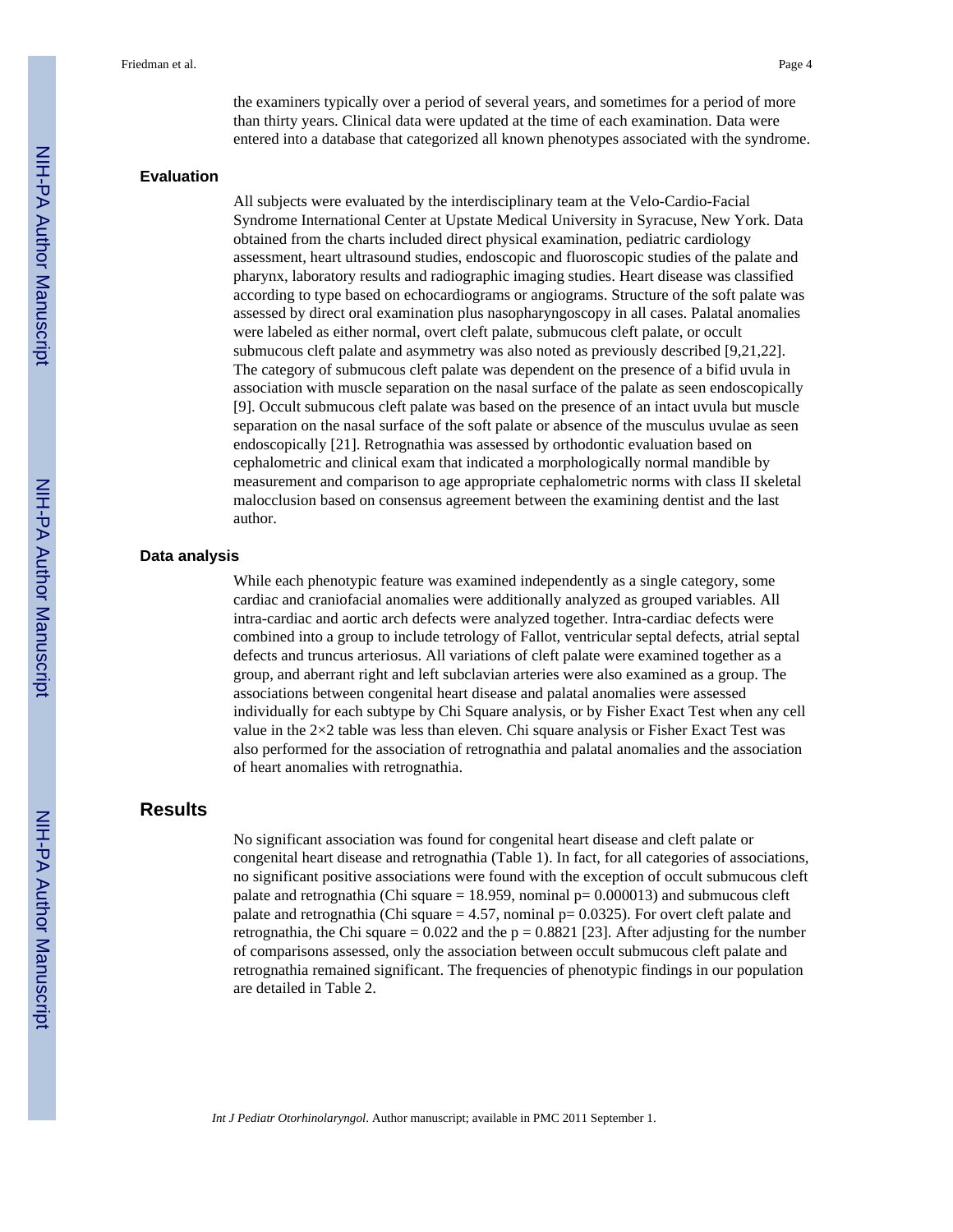## **Discussion**

Heart anomalies, primarily conotruncal, have been reported to occur in approximately 70% of individuals with VCFS and include intracardiac anomalies such as tetralogy of Fallot (TOF), ventricular or atrial septal defects or persistent truncus arteriosus [24,25]. Major aortic arch anomalies include interrupted aortic arch type B, double aortic arch, coarctation, and right sided aortic arch. Pulmonic stenosis or atresia is also seen with frequency. VCFS is known to constitute more than 50% of all cases of interrupted aortic arch type B, more than 50% of all cases of truncus arteriosus, and at least 15% of all cases of tetralogy of Fallot. When right-sided aortic arch is present, the frequency of VCFS among individuals with TOF is much higher [24]. The most common heart anomaly in individuals with VCFS is probably ventricular septal defect, often of the malalignment type, with or without pulmonic stenosis or atresia [26].

The prevalence of congenital heart disease in our series diverges slightly from those reported in previous studies, although in general the distribution is comparable [27]. Some lower prevalence rates of cardiac findings such as TOF in our sample may be explained by a lower ascertainment bias towards acute cardiac problems than in previous studies where detections were made largely after referral for major heart anomalies. Subjects for this study were ascertained through the Velo-Cardio-Facial Syndrome International Center in Syracuse, NY where primary referrals for cardiac anomalies is not the primary reason for referral. Referrals for feeding difficulties, speech impairment, behavioral and psychiatric concerns, and developmental and educational problems are common in our sample. Many referrals are made during pre-school and school age years after diagnosis had been made elsewhere, and we have also seen many adults. It is likely that the referral base represents a broader spectrum of the syndrome's phenotypic expression and is more representative of the population of people with VCFS.

Structural palate anomalies are known to occur in approximately 70% of VCFS individuals. Overt palatal clefts occur in 20% or fewer of the VCFS cases, with submucous cleft or occult submucous cleft palate being far more common [10]. It has also been found that there is a high frequency of palatal asymmetry in the individuals with VCFS [22]. Reports of the association of congenital heart disease with cleft palate (without cleft lip) in the general population have shown that slightly more than 10% of individuals with palatal anomalies have congenital heart disease, but the number of VCFS cases among this 10% is unknown [28]. Furthermore, it is unlikely that cases of occult submucous cleft were recognized in the report of Geis et al. [28] because the concept and clinical findings of occult clefts were initially reported at about the same time [21] and were not well understood at the time. The association between a retruded mandible and palatal anomalies is well known in association with Robin sequence, but has not been studied specifically in association with milder variants of mandibular position, or milder variants of palatal anomalies, such as submucous or occult submucous cleft palate.

Among all infants with cleft palate, the co-occurrence of congenital heart disease is more frequent than would be expected by chance. Geis et al. [28] reported 10.24% frequency of heart anomalies in individuals with clefts of the secondary palate including submucous cleft and congenital palatal insufficiency (a term used to describe cases of occult submucous cleft at that time) in a sample of 151. Shprintzen et al. [29] reported a 7% frequency of major heart anomalies and 3% frequency of minor heart anomalies (such as patent ductus arteriosus or patent foramen ovale) in a sample of 580 cases that included overt, submucous and occult submucous clefts ascertained from a single craniofacial center. The association of congenital heart disease with cleft palate (without cleft lip) by chance would be 1/272 (the frequency of heart anomalies in the general population) [30] multiplied by 1/2000 live births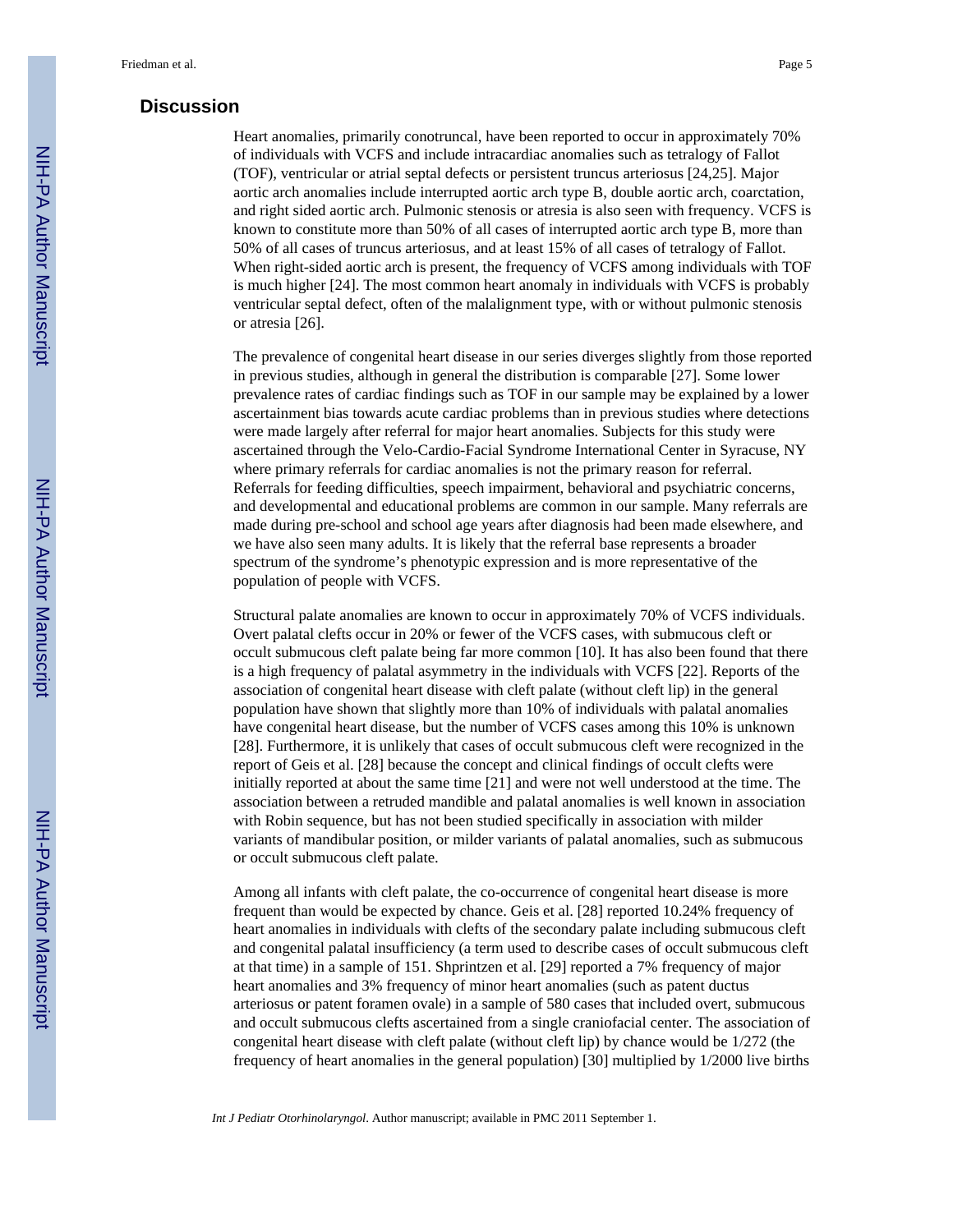Friedman et al. Page 6

with cleft palate (without cleft lip) which would calculate to a frequency of 1/544,000 [28,31]. Therefore, the high co-occurrence of these two anomalies indicates that they are either somehow causally related or that they frequently have common causative factors. Because VCFS has been reported to account for at least 5.0% [29,32] of all children at cleft palate and craniofacial centers, it can be concluded that many of these occurrences are related to this single syndrome. It would therefore be important to understand the underlying causative factor in a syndrome with a known pathogenesis that may help to elucidate the common causes of each of these clinical features.

Because palatal anomalies and congenital heart disease occur together at such a high frequency in VCFS, the causation must in some way be linked. It is possible that the expression of the heart and craniofacial anomalies in VCFS are both caused by the underexpression of a single gene because of hemizygosity. Using mouse and zebrafish models, previous publications have demonstrated a probable causal relationship between the deletion of *TBX1* and the presence of congenital heart disease in humans with VCFS [12,33,34]. Homozygous inactivation of *TBX1* in mice has also yielded cleft palate, mandibular hypoplasia, ear malformations, and low birth weight and length [12,33]. Cleft palate and other craniofacial anomalies were not found in mice hemizygous for *TBX1* deletions although outflow tract anomalies of the cardiovascular system were. In our sample, the data demonstrate a lack of significant concordance between the presence of congenital heart disease and cleft palate in 348 individuals with VCFS. Specifically, although both anomalies occur frequently in the syndrome, in many instances palatal anomalies occur in the absence of congenital heart disease, and conversely, congenital heart disease occurs frequently in the absence of cleft palate. Therefore, the lack of significant association between the effects of a hemizygous deletion of *TBX1* on the human heart and on palatal anomalies raises several important questions regarding the mechanism of expression for the deletion. One possible explanation is that the effect of *TBX1* is modified by genes outside of the 22q11.2 region that may modulate the formation of either the palate or the heart [15,16]. Another possible explanation is that epigenetic factors may have an effect on genes within the deleted region or modifying genes elsewhere. A third possible explanation is that *TBX1* is not directly related to palate formation in humans although it may play a role in other species. It is also possible that polymorphisms in the genes present on the normal copy of choromosome 22 may provide some protection against certain malformations. The lack of association, however, would seem to suggest that the presence of congenital heart disease does not lead to the presence of palatal anomalies in a causative manner by developmental sequence. In other words, it is unlikely that events related to perfusion and vascular supply to the craniofacial complex cause structural anomalies of the palate.

An analysis of the co-occurrence of retrognathia and congenital heart disease also revealed no significant association although the homozygous mouse deleted for *TBX1* showed significant changes in mandibular structure. It has been reported that mandibular morphology in VCFS is normal [35] and that only its position is different secondary to platybasia and posterior positioning of the glenoid fossa and temporomandibular joint. While the cause and possible genomic correlates of the abnormal skull base flexion in VCFS have not been identified as yet, mandibular position could potentially relate to the association of retrognathia with palate anomalies. For example, VCFS has been reported to be the second most common genetic cause of Robin sequence [18], a developmental sequence involving micrognathia, cleft palate, and upper airway obstruction. It has been reported that approximately 11% of Robin sequence cases are secondary to VCFS [18]. Therefore, it is already known that structural anomalies can be causally linked in VCFS. However, a broader analysis of large populations of individuals with VCFS has not assessed relationships between phenotypes in a systematic manner and it is possible that a subset of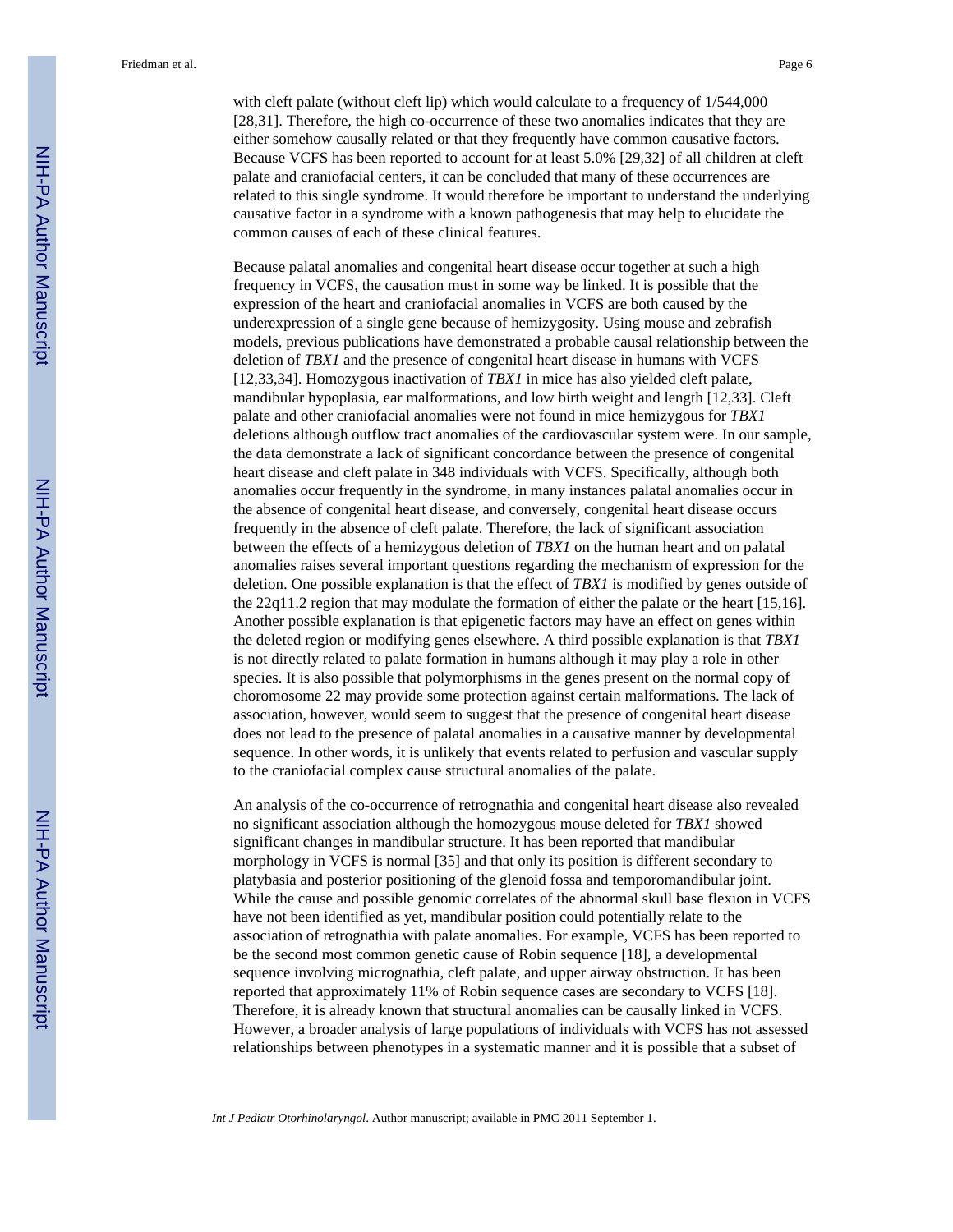genetic risk factors for craniofacial features combined with the deletion might also contribute to the etiology and expression of Robin sequence.

The only positive association between the phenotypes assessed in this study was that of retrognathia and occult submucous cleft palate or submucous cleft palate. This finding would seem to be contrary to the model of Robin sequence that postulates that posterior positioning of the mandible results in the tongue being positioned high in the oral cavity against the skull base at approximately 9 weeks post fertilization thereby preventing fusion of the palatal shelves that are trying to migrate medially to form the hard and soft palate [36–38]. There are several possible hypotheses that might be applicable, none of them being mutually exclusive. First, since retrognathia in VCFS is related to an obtuse angulation of the skull base, it is possible that cleft palate and retrognathia in VCFS have in common certain develomental abrnomalities of skull morphology. Previous studies have demonstrated that platybasia is a common finding in VCFS based on mid sagittal radiographs, such as cephalometric images that have measured the skull base in 2 dimensions (the mid-sagittal plane) [35,39]. It is possible that the flattening of the skull base may be part of or an initiating factor in other skull shape abnormalities, such as increased width in addition to increased angulation. Such changes could alter the relationship of the palate, maxilla, mandible, and the structures attached such as the pharynx and soft palate as previously demonstrated by Arvystas and Shprintzen [35]. If the skull base were wider than normal, this might make palatal fusion and migration of muscle tissue into the ectodermal envelope of the palate more difficult. Although these alterations may not be sufficient to cause overt clefting in all cases, it may be sufficient to prevent complete migration of muscle tissue into the velar envelope. It has also been established that the muscle tissue of the palate and pharynx is histologically abnormal; muscle fibers were found to be fewer in number and thinner in diameter when compared to control samples [40]. It is therefore possible that muscle migration is abnormal in terms of the amount of muscle mass available to infiltrate the palatal envelope during embryogenesis. It is not known if this type of primary muscle anomaly is related to *TBX1*, another gene deleted from the 22q11.2 locus, or perhaps a downstream regulation of a gene elsewhere in the genome. Any or all of these factors could be contributory.

Another possible explanation for the association of retrognathia and cleft palate is that these are primary anomalies associated with gene effect. Although it is not known if occult submucous cleft palate represents a milder form of overt cleft palate, it is likely that this is the case. It is therefore curious that retrognathia in VCFS is associated only with the mildest form of structural palatal anomaly. The implication is that the overwhelming majority of clefts are not associated with a developmental sequence (Robin sequence) but are rather primary anomalies associated with gene action. Although Robin sequence occurs in a percentage of VCFS cases, presumably the cases with the most severe retrognathia, and VCFS constitutes a sizable percentage of Robin sequence cases, the total percentage of Robin type clefts is small compared to the total sample of structural palatal anomalies. Because retrognathia in VCFS is related to platybasia resulting in a posterior displacement of the temporomandibular joint, it is possible that there is a major gene effect related to cranial base formation and palatal formation that affects both. It is interesting to note that clinically we find that relatively few of the overt clefts in VCFS involve the hard palate and relatively few submucous clefts have notching of the posterior border of the hard palate. The majority of the palatal anomalies in the syndrome are isolated to the velum. In future phenotypic studies, it would be worthwhile to measure the width of the skull base in relation to the presence of palatal anomalies to determine if there is a causal relationship.

As a result of careful phenotypic observation and analysis of a large sample of VCFS subjects, we have shown that cardiac anomalies, palatal malformations, and mandibular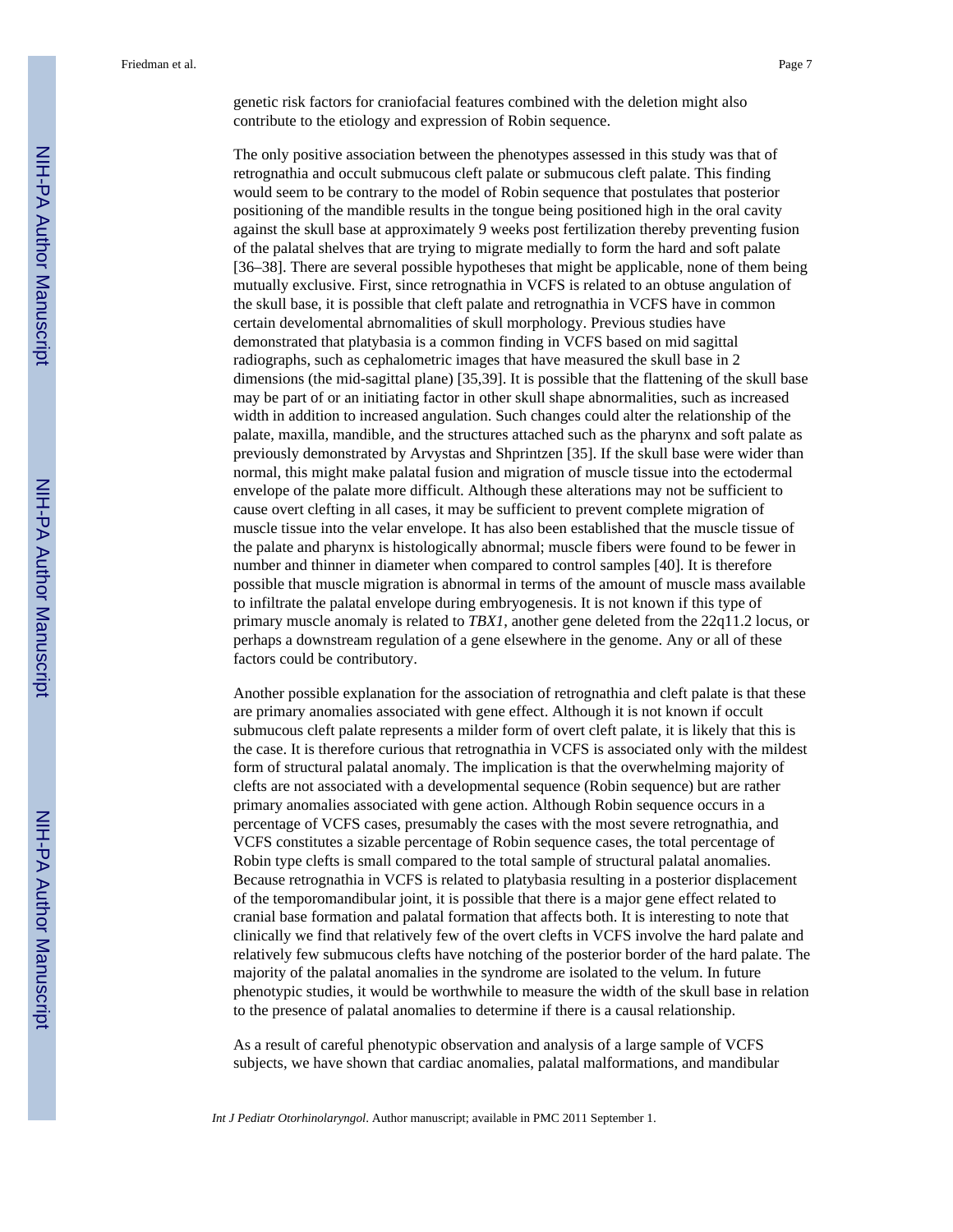anomalies do not seem to segregate together, but seem to vary in frequency independent of each other. We also found that certain types of palatal clefts do appear to be associated with the posterior displacement of the mandible in VCFS. Phenotypic correlation studies such as this may serve as a guide for ongoing genetic studies and further studies to understand the basis of these correlations. Additionally, this study points out the importance of keeping the larger picture in mind when presented with a patient with VCFS, where a large number of concerns may present that as of yet cannot be anticipated based on the presenting clinical picture. Relatively little is currently known about the relationships between the other 190+ phenotypic presentations in VCFS, though using our clinical data we hope to continue working to unmask the complex relationships between all of the various phenotypic presentations in VCFS.

## **Acknowledgments**

National Institutes of Health; Grant numbers: 5R01MH064824-03, 1R01MH065481-01A2, and 1R01HL084410-01A1; Grant sponsors: VCFS International Center, The Joseph and Annette Cooper Fund and the VCFS Research Fund.

## **References**

- 1. Shprintzen RJ, Goldberg RB, Lewin ML, et al. A new syndrome involving cleft palate, cardiac anomalies, typical facies, and learning disabilities: Velo-cardio-facial syndrome. Cleft Palate J. 1978; 15(1):56–62. [PubMed: 272242]
- 2. Shprintzen RJ, Higgins AM, Antshel K, Fremont W, Roizen N, Kates W. Velo-cardio-facial syndrome. Curr Opin Pediatr. 2005; 17(6):725–730. [PubMed: 16282778]
- 3. Robin NH, Shprintzen RJ. Defining the clinical spectrum of deletion 22q11.2. J Pediatr. 2005; 147(1):90–96. [PubMed: 16027702]
- 4. Morrow B, Goldberg R, Carlson C, et al. Molecular definition of the 22q11 deletions in velo-cardiofacial syndrome. Am J Hum Genet. 1995; 56(6):1391–1403. [PubMed: 7762562]
- 5. Carlson C, Sirotkin H, Pandita R, et al. Molecular definition of 22q11 deletions in 151 velo-cardiofacial syndrome patients. Am J Hum Genet. 1997; 61(3):620–629. [PubMed: 9326327]
- 6. Edelmann L, Pandita RK, Spiteri E, et al. A common molecular basis for rearrangement disorders on chromosome 22q11. Hum Mol Genet. 1999; 8(7):1157–1167. [PubMed: 10369860]
- 7. Edelmann L, Pandita RK, Morrow BE. Low-copy repeats mediate the common 3-mb deletion in patients with velo-cardio-facial syndrome. Am J Hum Genet. 1999; 64(4):1076–1086. [PubMed: 10090893]
- 8. Shaikh TH, Kurahashi H, Saitta SC, et al. Chromosome 22-specific low copy repeats and the 22q11.2 deletion syndrome: Genomic organization and deletion endpoint analysis. Hum Mol Genet. 2000; 9(4):489–501. [PubMed: 10699172]
- 9. Shprintzen RJ. Palatal and pharyngeal anomalies in craniofacial syndromes. Birth Defects Orig Artic Ser. 1982; 18(1):53–78. [PubMed: 7115914]
- 10. Shprintzen, RJ.; Golding-Kushner, K. Velo-Cardio-Facial Syndrome. Vol. 1. San Diego, CA: Plural Publishing; 2008.
- 11. Chapman DL, Garvey N, Hancock S, et al. Expression of the T-box family genes, Tbx1-Tbx5, during early mouse development. Dev Dyn. 1996; 206(4):379–390. [PubMed: 8853987]
- 12. Jerome LA, Papaioannou VE. DiGeorge syndrome phenotype in mice mutant for the T-box gene, Tbx1. Nat Genet. 2001; 27(3):286–291. [PubMed: 11242110]
- 13. Lindsay EA, Vitelli F, Su H, et al. Tbx1 haploinsufficieny in the DiGeorge syndrome region causes aortic arch defects in mice. Nature. 2001; 410(6824):97–101. [PubMed: 11242049]
- 14. Merscher S, Funke B, Epstein JA, et al. TBX1 is responsible for cardiovascular defects in velocardio-facial/DiGeorge syndrome. Cell. 2001; 104(4):619–629. [PubMed: 11239417]
- 15. Stalmans I, Lambrechts D, De Smet F, et al. VEGF: A modifier of the del22q11 (DiGeorge) syndrome? Nat Med. 2003; 9(2):173–182. [PubMed: 12539040]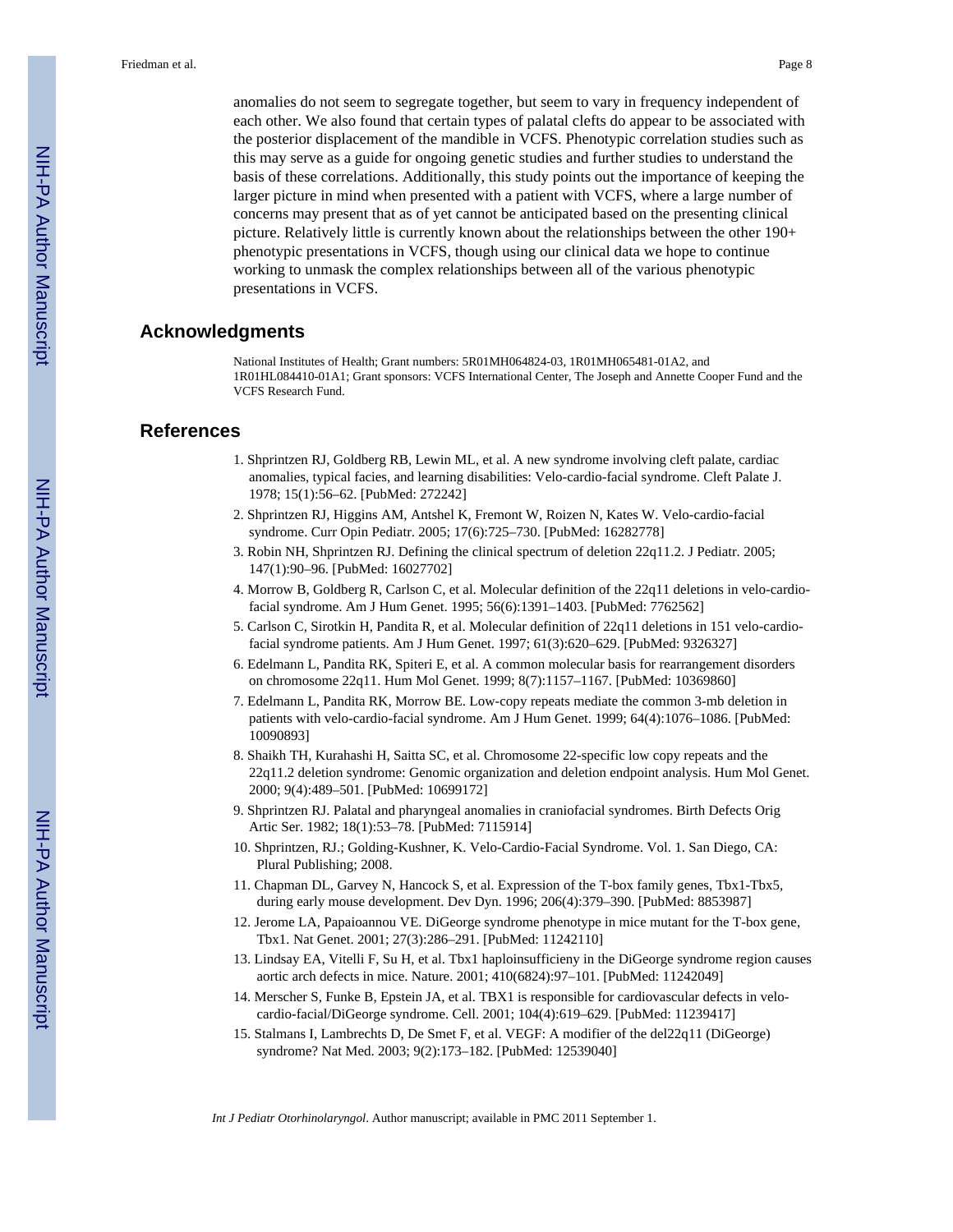- Tbx1 and fibroblast growth factor signaling. Development. 2002; 129(19):4605–4611. [PubMed: 12223416]
- 17. Cohen MM Jr. Robin sequences and complexes: Causal heterogeneity and pathogenetic/phenotypic variability. Am J Med Genet. 1999; 84(4):311–315. [PubMed: 10340643]
- 18. Shprintzen RJ. The implications of the diagnosis of robin sequence. The Cleft Palate-Craniofacial Journal. 1992; 29(3):205–209. [PubMed: 1591252]
- 19. Devriendt K, Moerman P, Van Schoubroeck D, Vandenberghe K, Fryns JP. Chromosome 22q11 deletion presenting as the potter sequence. J Med Genet. 1997; 34(5):423–425. [PubMed: 9152843]
- 20. Wraith JE, Super M, Watson GH, Phillips M. Velo-cardio-facial syndrome presenting as holoprosencephaly. Clin Genet. 1985; 27(4):408–410. [PubMed: 3995791]
- 21. Croft CB, Shprintzen RJ, Daniller A, Lewin ML. The occult submucous cleft palate and the musculus uvulae. Cleft Palate J. 1978; 15(2):150–154.
- 22. Chegar BE, Tatum SA III, Marrinan E, Shprintzen RJ. Upper airway asymmetry in velo-cardiofacial syndrome. Int J Pediatr Otorhinolaryngol. 2006; 70(8):1375–1381. [PubMed: 16549218]
- 23. Preacher, KJ. [Accessed May/28, 2010.] Calculation for the chi-square test: An interactive calculation tool for chi-square tests of goodness of fit and independence.<http://www.quantpsy.org>
- 24. Shprintzen, RJ. VCFS educational foundation clinical database project. VCFS educational foundation; www.vcfef.org/powerpoint/vcf\_facts/index.htm
- 25. Goldmuntz E, Clark BJ, Mitchell LE, et al. Frequency of 22q11 deletions in patients with conotruncal defects. J Am Coll Cardiol. 1998; 32(2):492–498. [PubMed: 9708481]
- 26. Marino B, Digilio MC, Toscano A, et al. Anatomic patterns of conotruncal defects associated with deletion 22q11. Genet Med. 2001; 3(1):45–48. [PubMed: 11339377]
- 27. Momma K. Cardiovascular anomalies associated with chromosome 22q11.2 deletion syndrome. Am J Cardiol. 2010; 105(11):1617–1624. [PubMed: 20494672]
- 28. Geis N, Seto B, Bartoshesky L, Lewis MB, Pashayan HM. The prevalence of congenital heart disease among the population of a metropolitan cleft lip and palate clinic. Cleft Palate J. 1981; 18(1):19–23. [PubMed: 6936098]
- 29. Shprintzen RJ, Siegel-Sadewitz VL, Amato J, Goldberg RB. Anomalies associated with cleft lip, cleft palate, or both. Am J Med Genet. 1985; 20(4):585–595. [PubMed: 3993684]
- 30. Ferencz C, Rubin JD, McCarter RJ, et al. Congenital heart disease: Prevalence at livebirth. the baltimore-washington infant study. Am J Epidemiol. 1985; 121(1):31–36. [PubMed: 3964990]
- 31. Vazquez, M. [Accessed August/13, 2010.] Cleft palate orphanet. [http://www.orpha.net/consor/cgi-bin/OC\\_Exp.php?lng=EN&Expert=2014](http://www.orpha.net/consor/cgi-bin/OC_Exp.php?lng=EN&Expert=2014)
- 32. Lipson AH, Yuille D, Angel M, Thompson PG, Vandervoord JG, Beckenham EJ. Velocardiofacial (shprintzen) syndrome: An important syndrome for the dysmorphologist to recognise. J Med Genet. 1991; 28(9):596–604. [PubMed: 1956057]
- 33. Liao J, Kochilas L, Nowotschin S, et al. Full spectrum of malformations in velo-cardio-facial syndrome/DiGeorge syndrome mouse models by altering Tbx1 dosage. Hum Mol Genet. 2004; 13(15):1577–1585. [PubMed: 15190012]
- 34. Arnold JS, Werling U, Braunstein EM, et al. Inactivation of Tbx1 in the pharyngeal endoderm results in 22q11DS malformations. Development. 2006; 133(5):977–987. [PubMed: 16452092]
- 35. Arvystas M, Shprintzen RJ. Craniofacial morphology in the velo-cardio-facial syndrome. J Craniofac Genet Dev Biol. 1984; 4(1):39–45. [PubMed: 6736220]
- 36. Shprintzen RJ. Pierre robin, micrognathia, and airway obstruction: The dependency of treatment on accurate diagnosis. Int Anesthesiol Clin. 1988; 26(1):64–71. [PubMed: 3360502]
- 37. Sher AE, Shprintzen RJ, Thorpy MJ. Endoscopic observations of obstructive sleep apnea in children with anomalous upper airways: Predictive and therapeutic value. Int J Pediatr Otorhinolaryngol. 1986; 11(2):135–146. [PubMed: 3744695]
- 38. Sher AE. Mechanisms of airway obstruction in robin sequence: Implications for treatment. Cleft Palate Craniofac J. 1992; 29(3):224–231. [PubMed: 1591255]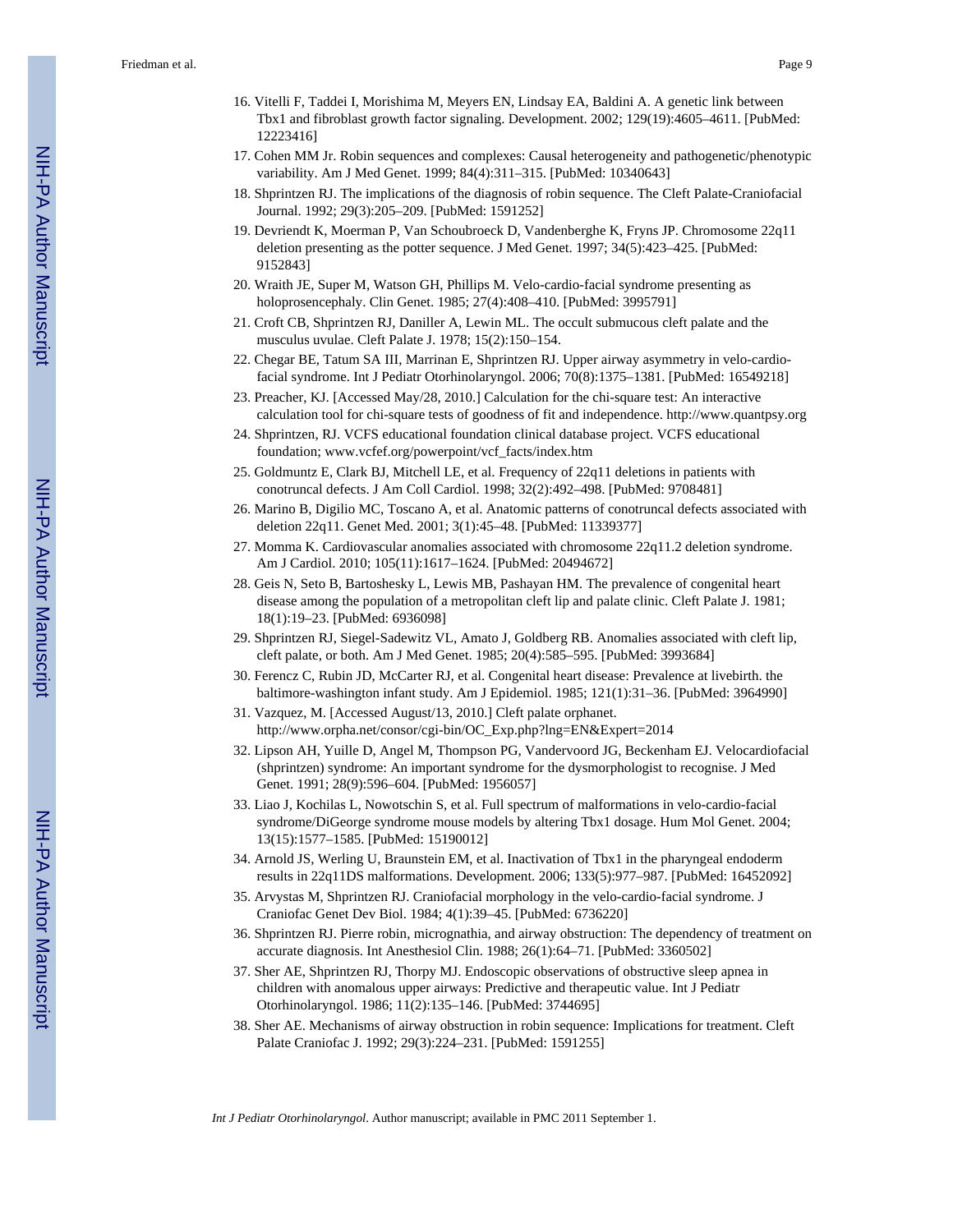- 39. Derbent M, Yilmaz Z, Baltaci V, Saygili A, Varan B, Tokel K. Chromosome 22q11.2 deletion and phenotypic features in 30 patients with conotruncal heart defects. Am J Med Genet A. 2003; 116A(2):129–135. [PubMed: 12494430]
- 40. Zim S, Schelper R, Kellman R, Tatum S, Ploutz-Snyder R, Shprintzen R. Thickness and histologic and histochemical properties of the superior pharyngeal constrictor muscle in velocardiofacial syndrome. Arch Facial Plast Surg. 2003; 5(6):503–510. [PubMed: 14623689]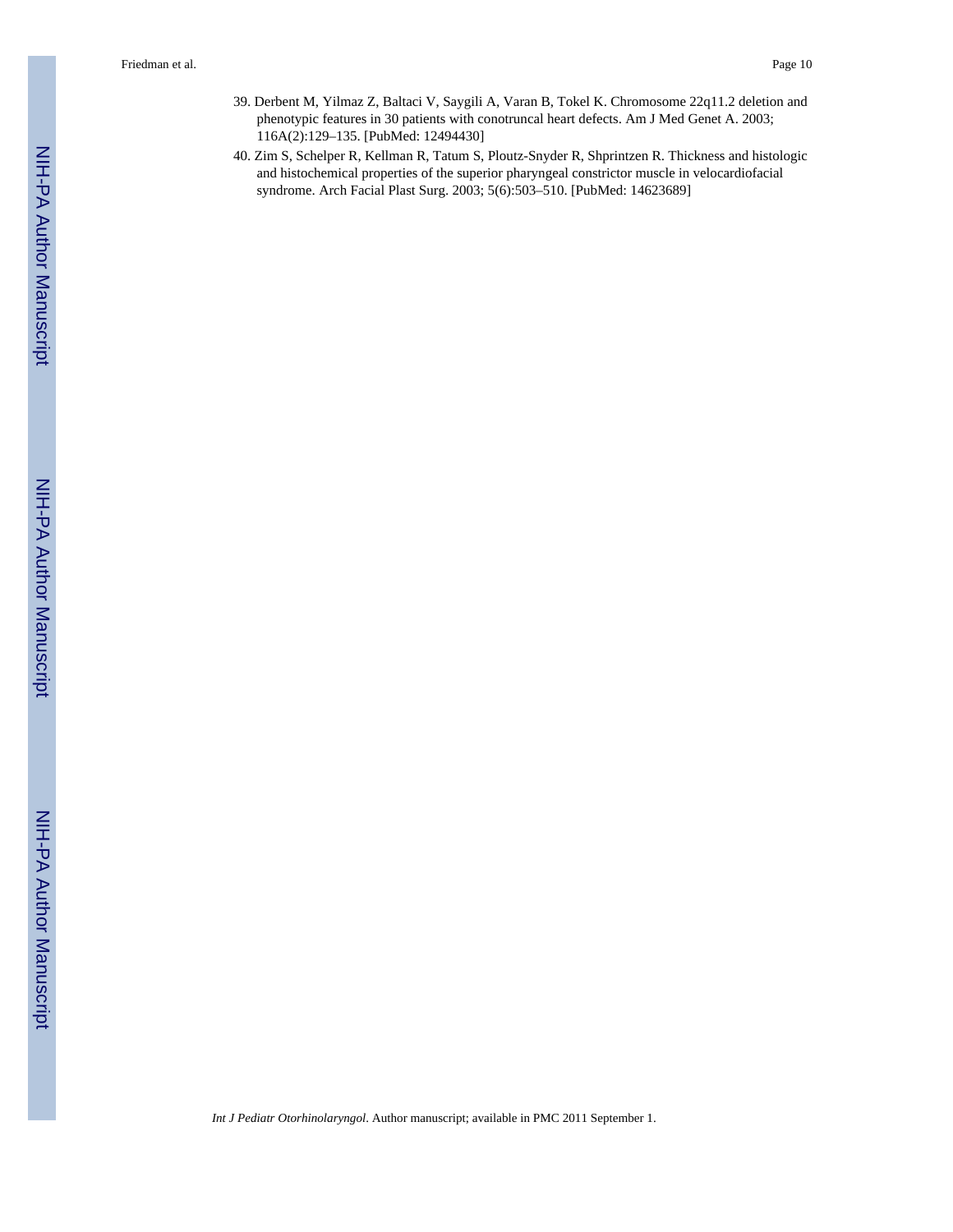| <b>HULLOID</b> |  |
|----------------|--|
|                |  |
|                |  |
|                |  |
|                |  |
|                |  |
|                |  |
|                |  |
|                |  |
|                |  |
|                |  |
| i              |  |
|                |  |
| l              |  |
|                |  |
|                |  |
|                |  |
|                |  |
| $rac{c}{1}$    |  |
|                |  |
|                |  |
|                |  |
|                |  |
|                |  |
|                |  |

| - 04040410404                                                                      |                         |
|------------------------------------------------------------------------------------|-------------------------|
|                                                                                    |                         |
|                                                                                    |                         |
|                                                                                    |                         |
|                                                                                    |                         |
| j                                                                                  |                         |
|                                                                                    |                         |
|                                                                                    |                         |
|                                                                                    |                         |
|                                                                                    |                         |
|                                                                                    |                         |
|                                                                                    |                         |
| in provincial control in the control                                               |                         |
|                                                                                    |                         |
|                                                                                    |                         |
|                                                                                    |                         |
|                                                                                    |                         |
|                                                                                    |                         |
|                                                                                    |                         |
|                                                                                    |                         |
|                                                                                    |                         |
| to: <b>Doportod</b> is stolling are not adjusted to account tor the number of<br>, |                         |
|                                                                                    |                         |
| l                                                                                  |                         |
|                                                                                    |                         |
| $\frac{1}{2}$<br>ļ                                                                 |                         |
|                                                                                    |                         |
|                                                                                    |                         |
|                                                                                    |                         |
|                                                                                    |                         |
|                                                                                    |                         |
|                                                                                    |                         |
|                                                                                    |                         |
|                                                                                    |                         |
| an mondanion<br>5                                                                  |                         |
|                                                                                    |                         |
|                                                                                    |                         |
| ו<br>ו                                                                             |                         |
| i                                                                                  |                         |
|                                                                                    |                         |
|                                                                                    |                         |
|                                                                                    |                         |
| i                                                                                  |                         |
|                                                                                    |                         |
|                                                                                    |                         |
|                                                                                    |                         |
|                                                                                    | $\frac{1}{3}$<br>i<br>F |

|                                                | Any Cleft Palate                                           | Overt Cleft Palate                          | Submucous Cleft Palate                                    | Occult Submucous Cleft Palate                                         | Retrognathia                                             |
|------------------------------------------------|------------------------------------------------------------|---------------------------------------------|-----------------------------------------------------------|-----------------------------------------------------------------------|----------------------------------------------------------|
| Any Heart Defect (intracardiac or aortic arch) | sample size = $314$<br>n=141<br>$p=0.8248$<br>$x2 = 0.049$ | sample size= $317$<br>n= $19$<br>$p=0.3059$ | sample size= $316$<br>n=54<br>$x2 = 0.713$<br>p=0.3984    | sample size= $313$<br>n=70<br>$x2 = 0.022$<br>p=0.8820                | sample size= $274$<br>n=86<br>$x^2 = 2.275$<br>p=0.1315  |
| Pulmonary Atresia/Stenosis                     | sample size= $305$<br>n=23<br>$p=1.0000$                   | sample size= $308$<br>n=3<br>$p=0.7519$     | sample size= $307$<br>n=10<br>p=0.8404                    | sample size= $304$<br>n=10<br>p=0.8415                                | sample size= $267$<br>n=15<br>$x2 = 0.319$<br>p=0.5722   |
| Vascular Ring                                  | sample size= $294$<br>n=6                                  | sample size= $297$<br>n=1                   | sample size= $296$<br>n=1                                 | sample size= 293<br>n=4                                               | sample size= $257$<br>n=6                                |
|                                                | $p=0.1333$                                                 | $p=1.0000$                                  | p=0.1126                                                  | $p=1.0000$                                                            | $p = 0.7534$                                             |
| Aberrant LSC                                   | sample size= $286$<br>n=8                                  | sample size= $289$<br>n=1                   | sample size= $288$<br>n=3                                 | sample size= $285$<br>$n=4$                                           | sample size= $250$<br>n=6                                |
|                                                | $p=1.0000$                                                 | $p\!\!=\!1.0000$                            | $p=1.0000$                                                | $p=1.0000$                                                            | $p=1.0000$                                               |
| Aberrant RSC                                   | sample size= $287$<br>n=16                                 | sample size= $290$<br>n= $2$                | sample size= $289$<br>n=4                                 | sample size= $286$<br>n=10                                            | sample size= $251$<br>n=11                               |
|                                                | $p=1.0000$                                                 | $p=0.6969$                                  | $p=0.3232$                                                | $p=0.3396$                                                            | $p=0.6266$                                               |
| Any Aberrant SC                                | sample size= $287$<br>n=20                                 | sample size= $290$<br>n=2                   | sample size= 289<br>$n=7$                                 | sample size= $286$<br>n=11                                            | sample size= $251$<br>n=14                               |
|                                                | $p = 0.8059$                                               | $p=1.0000$                                  | $p=0.6643$                                                | $x2 = 0.251$<br>$p= 0.6164$                                           | $x2 = 0.055$<br>$p= 0.8146$                              |
| Right Sided AA                                 | sample size= $310$<br>n=29<br>$p=0.2838$                   | sample size= $313$<br>n=3<br>$p=1.0000$     | sample size= $312$<br>n=11<br>$x2 = 0.002$<br>$p= 0.9643$ | sample size= $309$<br>n=15<br>$x2 = 0.856$<br>$p= 0.3548$             | sample size= $271$<br>n=17<br>$p=0.7390$<br>$x2 = 0.111$ |
| IAA Type B                                     | sample size= $309$<br>n=17                                 | sample size= $312$<br>n=3                   | sample size= $311$<br>$n=8$                               | sample size= $308$<br>n=6                                             | sample size= $271$<br>n=14                               |
|                                                | $p=0.3195$                                                 | $p=0.4798$                                  | $p=1.0000$                                                | $p=0.1973$                                                            | p=0.1796                                                 |
| Truncus                                        | sample size= 309<br>$n=8$                                  | sample size= $312$<br>n=0                   | sample size= $311$<br>n=4                                 | sample size= $308$<br>n=4                                             | sample size= $273$<br>n=7                                |
|                                                | $p=0.1901$                                                 | $p=0.6163$                                  | $p=1.0000$                                                | $p = 0.7727$                                                          | $p=0.3387$                                               |
| PDA                                            | sample size= 309<br>$n=21$                                 | sample size= $312$<br>n=4                   | sample size= $311$<br>n=9                                 | $\begin{array}{c} \text{sample size= } 308 \\ \text{n=8} \end{array}$ | sample size= $273$<br>n=10                               |
|                                                | $p=0.8090$                                                 | $p = 0.2529$                                | $p=0.6593$                                                | $p=0.5295$                                                            | $p=1.0000$                                               |
| TOF                                            | sample size= $310$<br>n=33<br>$p=0.8465$                   | sample size= $313$<br>n=6<br>$p=0.2413$     | sample size= $312$<br>n=10<br>$p = 0.2895$                | sample size= $309$<br>n=18<br>$x2 = 0.586$<br>$p= 0.4439$             | sample size= $274$<br>n=16<br>$p=0.4386$<br>$x2 = 0.6$   |
| VSD                                            | sample size= 307                                           | sample size=310                             | sample size= 309                                          | sample size=306                                                       | sample size=271                                          |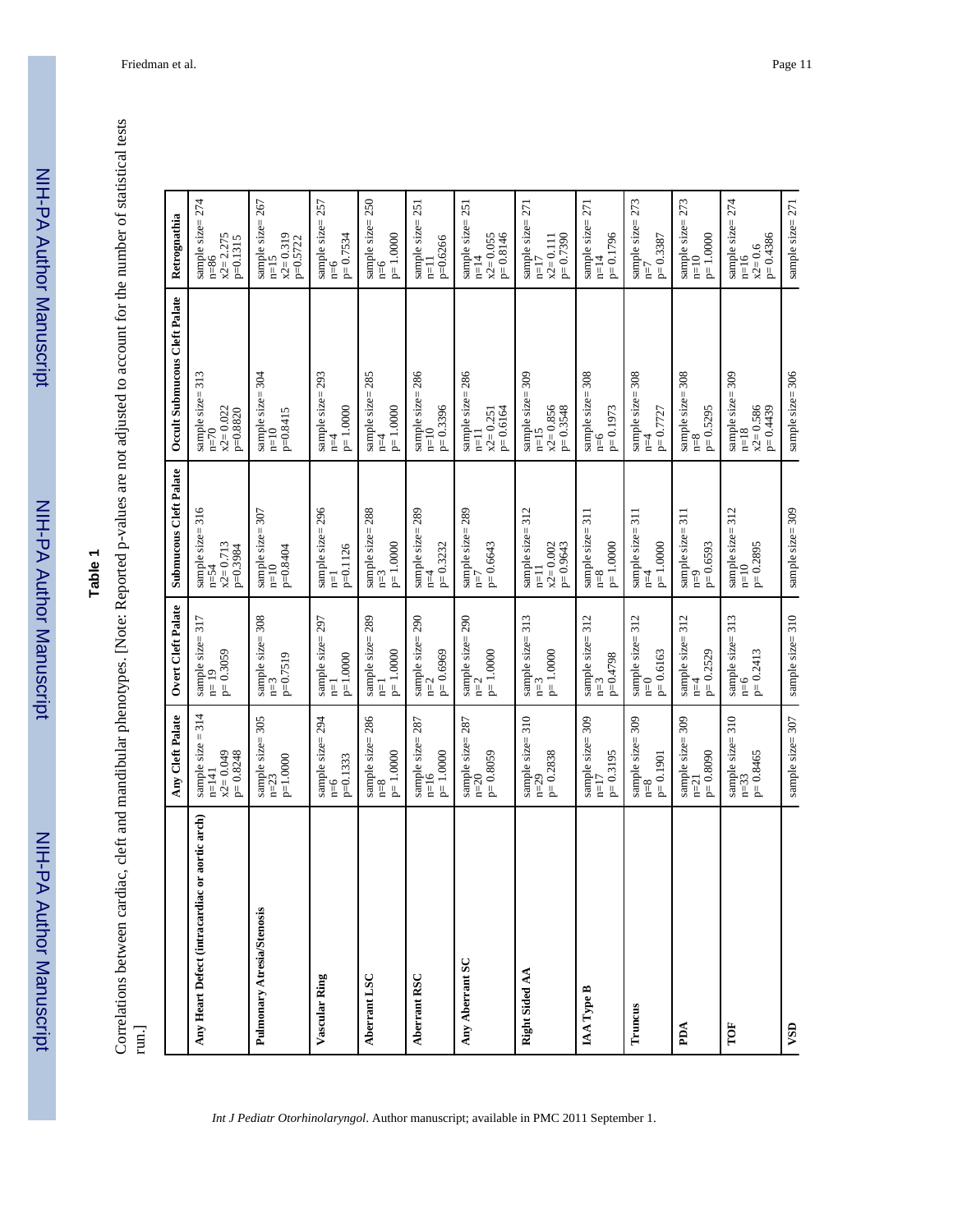|                                          | Any Cleft Palate                                           | Overt Cleft Palate                                         | Submucous Cleft Palate                                     | Occult Submucous Cleft Palate                               | Retrognathia                                             |
|------------------------------------------|------------------------------------------------------------|------------------------------------------------------------|------------------------------------------------------------|-------------------------------------------------------------|----------------------------------------------------------|
|                                          | $x2 = 0.667$<br>$p=0.4141$<br>$n = 71$                     | $p = 0.5075$<br>$n=10$                                     | $p = 0.3099$<br>$x2 = 1.031$<br>$n=26$                     | $p=1.0000$<br>$x2=0$<br>$n=36$                              | $x2 = 5.042$<br>$p = 0.0247$<br>$n=52$                   |
| ASD                                      | sample size= 309<br>$x2 = 2.886$<br>$p = 0.0894$<br>$n=25$ | sample size= 312<br>$p=1.0000$<br>$n=3$                    | sample size= 311<br>$p = 0.6515$<br>$x2 = 0.204$<br>$n=13$ | sample size= $308$<br>n=9<br>$p=0.0731$                     | sample size= $272$<br>n=15<br>$x2 = 0.003$<br>$p=0.9563$ |
| Intracardiac (Truncus, TOF, VSD, or ASD) | sample size= 312<br>$x2 = 0.554$<br>$p=0.4567$<br>$n=118$  | sample size= 315<br>$p = 0.2713$<br>$x2 = 1.21$<br>$n=17$  | sample size= 314<br>n=46<br>$p=0.4747$<br>$x2 = 0.511$     | sample size= 31<br>$p=0.7143$<br>$x2 = 0.134$<br>$n=57$     | sample size= $274$<br>n=74<br>x2= 1.506<br>$p=0.2198$    |
| Retrognathia                             | sample size= 276<br>$p=0.00995$<br>$x2 = 6.644$<br>$n=121$ | sample size= 276<br>$x2 = 0.022$<br>$p = 0.8821$<br>$n=12$ | sample size= 276<br>$x2 = 4.574$<br>$p = 0.0325$<br>$n=37$ | sample size= 275<br>$p=0.000013$<br>$x2 = 18.959$<br>$n=73$ |                                                          |

Friedman et al. Page 12

NIH-PA Author Manuscript

NIH-PA Author Manuscript

Г

NIH-PA Author Manuscript

NIH-PA Author Manuscript

NIH-PA Author Manuscript

NIH-PA Author Manuscript